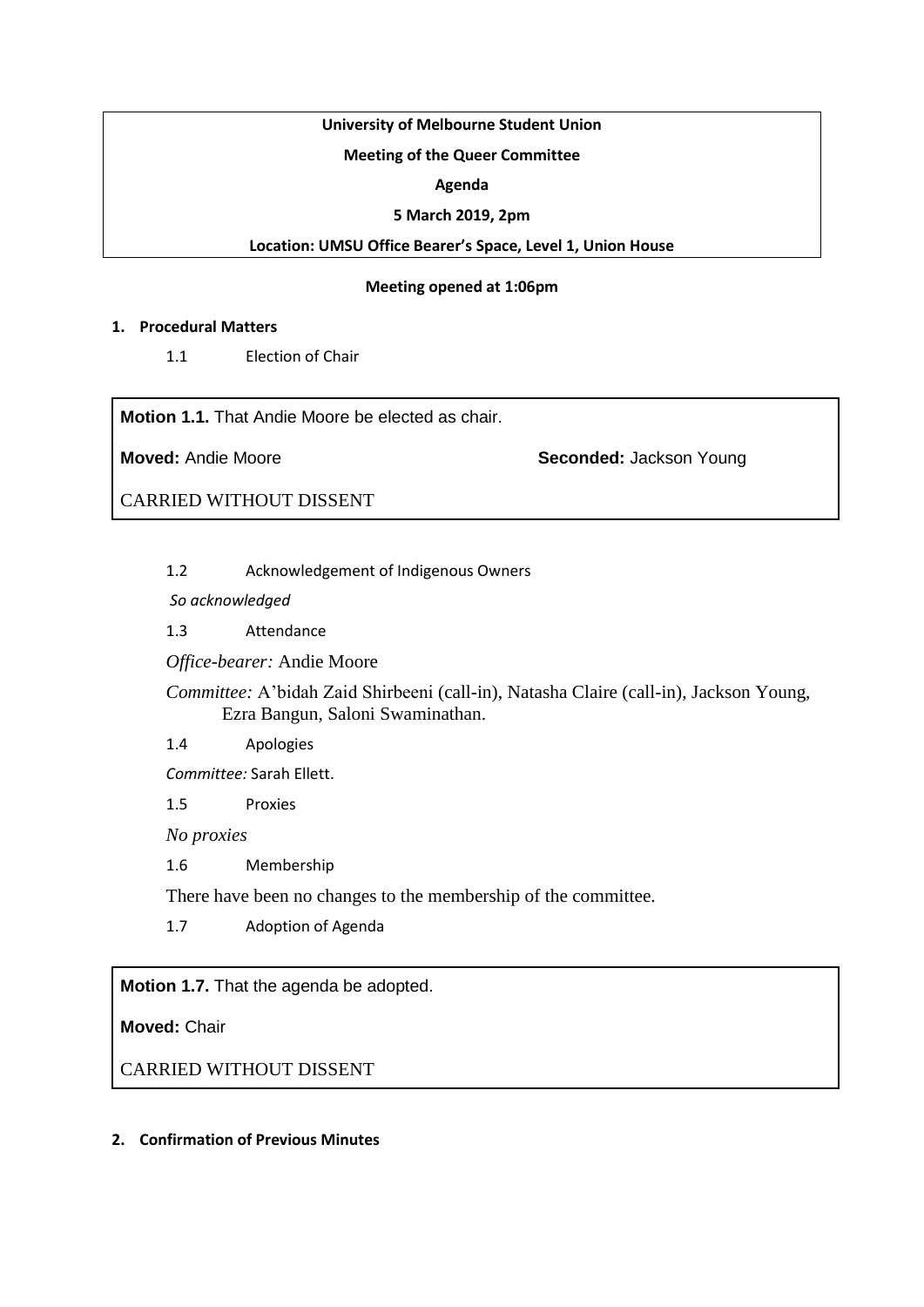**Motion 2.** To confirm the minutes of the meeting on the 5/12/18 as a true and accurate record of the proceedings.

**Moved:** Chair

CARRIED WITHOUT DISSENT

#### **3. Conflict of Interest Declarations**

None declared.

#### **4. Matters Arising from the Minutes**

None.

#### **5. Correspondence**

None.

**6. Office Bearer Report**

**Motion 6.** To accept the office-bearer report as presented.

**Moved:** Chair

CARRIED WITHOUT DISSENT

#### **7. Other Reports**

None received.

## **8. Motions on Notice**

Andie explained that they had to pay the deposit for the Ball venue, and had forgotten to present this motion at the previous committee meeting.

**Motion 8.1.** To approve up to \$3,700 from the Special Projects and Events budget line to spend on the deposit for the venue of Queer Ball.

**Mover:** Chair

CARRIED WITHOUT DISSENT

Andie explained that the zine ended up being longer than last year, and so Communications had presented a more expensive quote than last year.

**Motion 8.2.** To allocate an additional \$110 from the Orientation Weeks budget line to spend on printing the Summerfest zine.

**Mover:** Chair